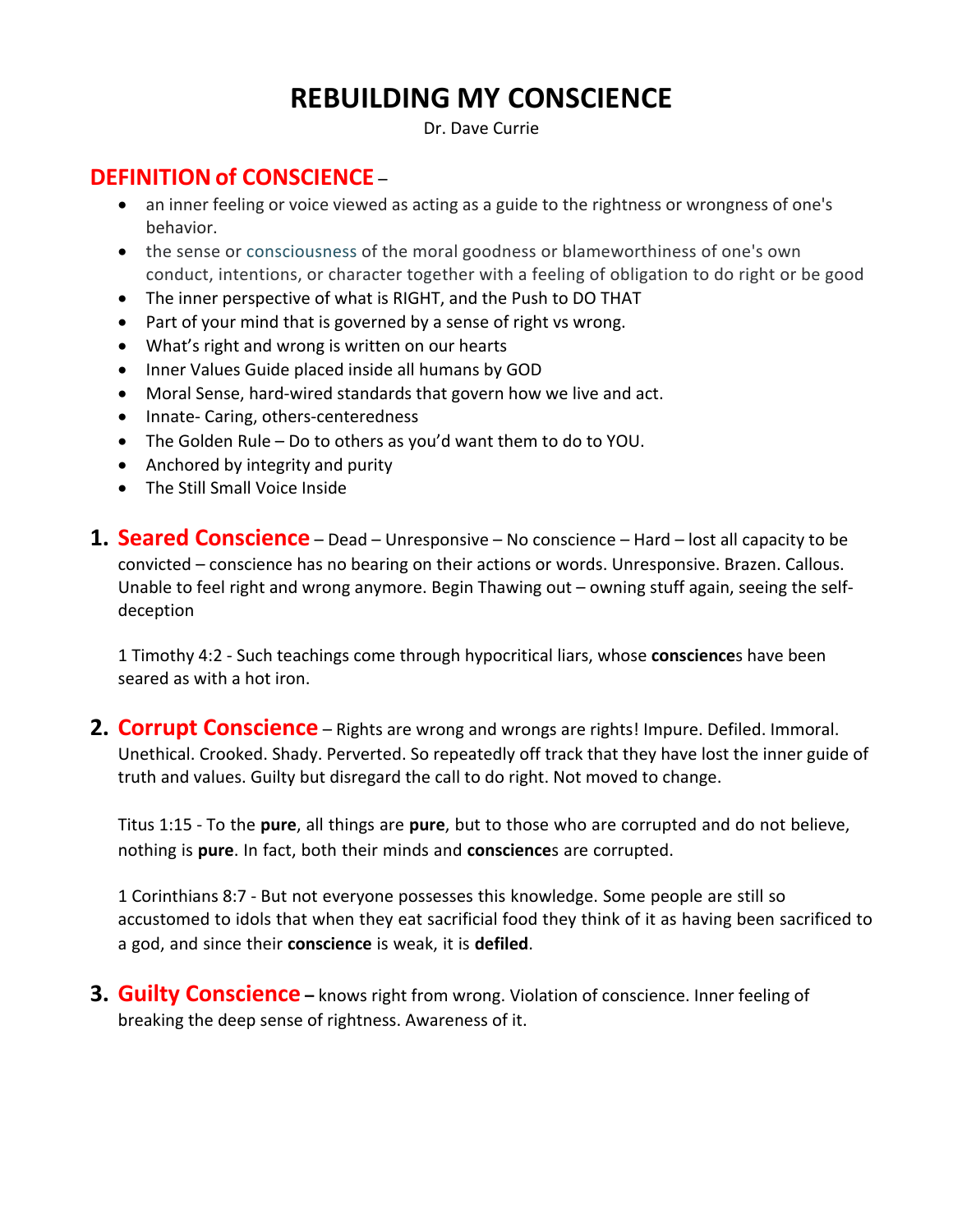Romans 2:15 - They show that the requirements of the law are written on their hearts, their **conscience**s also bearing witness, and their thoughts sometimes accusing them and at other times even defending them.

Hebrews 10:22 - let us draw near to God with a sincere heart and with the full assurance that faith brings, having our hearts sprinkled to cleanse us from a **guilty conscience** and having our bodies washed with pure water.

**4. Weak Conscience –** Young in the Rebuild. Not good at discerning right from wrong. External changes control rather than internal changes guide. Their compass can off sometimes still.

1 Corinthians 8:10 - For if someone with a **weak conscience** sees you, with all your knowledge, eating in an idol's temple, won't that person be emboldened to eat what is sacrificed to idols?

1 Corinthians 8:12 - When you sin against them in this way and wound their **weak conscience**, you sin against Christ.

**5. Clear Conscience** – Kept from sinning – don't have to lie anymore. Relief of coming clean DIDN'T DO WHAT WAS WRONG

1 Corinthians 4:4 - My **conscience** is clear, but that does not make me innocent. It is the Lord who judges me.

Acts 24:16 - So I strive always to keep my **conscience** clear before God and man.

1 Timothy 3:9 - They must keep hold of the deep truths of the faith with a clear **conscience**.

**6. Good Conscience** – COMPLETELY DID WHAT WAS RIGHT – to honour God – for Rightness sake. Done what God has Asked

Acts 23:1 - Paul looked straight at the Sanhedrin and said, "My brothers, I have fulfilled my duty to God in all good **conscience** to this day."

1 Timothy 1:5 - The goal of this command is love, which comes from a pure heart and a good **conscience** and a sincere faith.

I Timothy 1:9 - holding on to faith and a good **conscience**, which some have rejected and so have suffered shipwreck with regard to the faith.

**7. Pure Conscience** – Driven by what is right at any cost. Pure in heart and mind let alone in all actions. Pure THROUGH AND THROUGH

1 Timothy 1:5 - The goal of this command is love, which comes from a **pure** heart and a good **conscience** and a sincere faith.